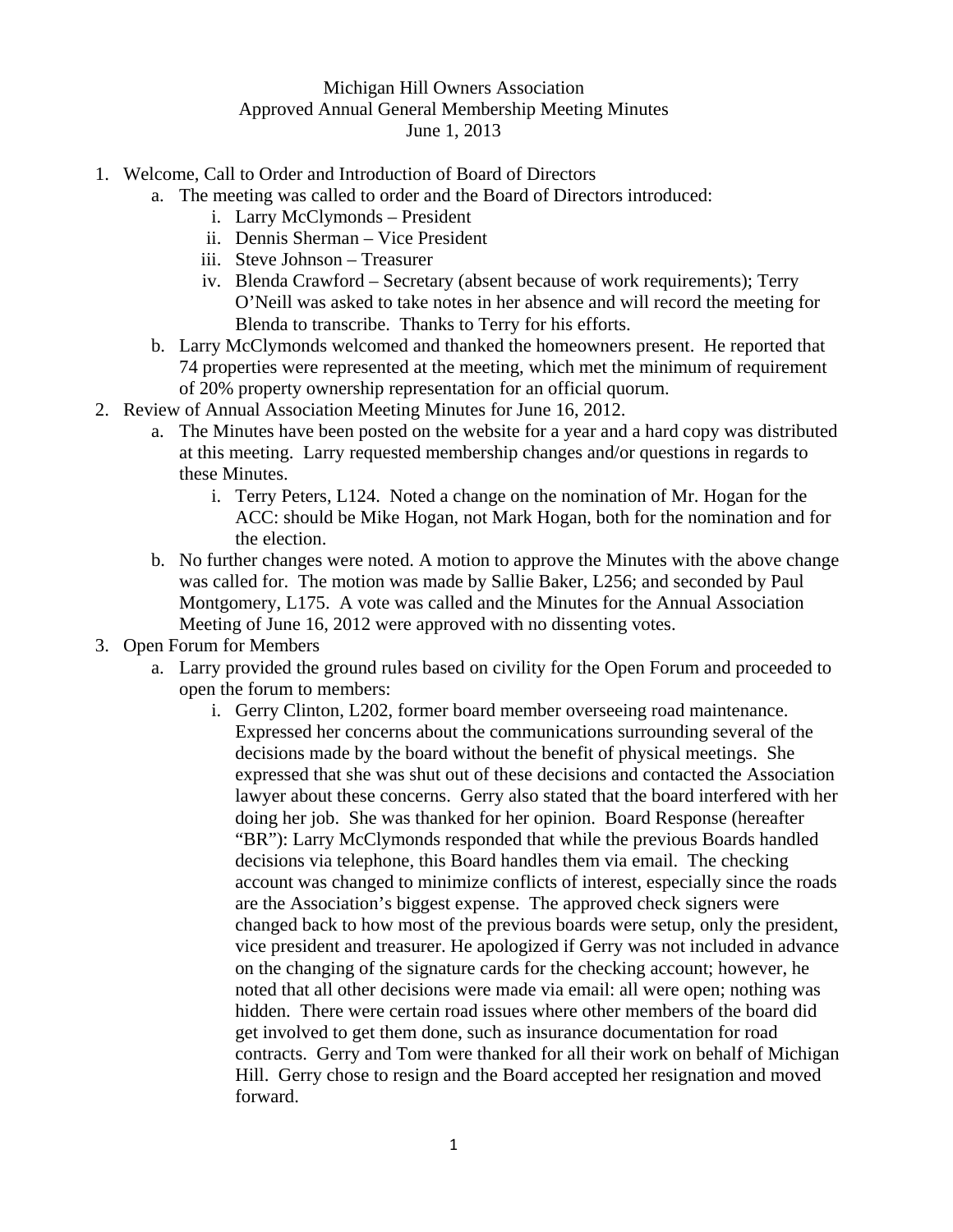- ii. Ken Baker, L169. Reported that the 2013 Invoice for dues for his lot was sent to his sister-in-law, who forwarded it to him. Larry asked the membership if anyone else had received an erroneous invoice. No members responded. The invoices are generated by QuickBooks. The Board apologized and indicated that it would check on the error and make appropriate changes.
- iii. Sallie Baker, L256. Expressed three concerns: 1) need of a road sign for her street; 2) that she provided the Board at the first meeting of the new Board with a list of concerns and asked for follow-up on the history of the Association's CDs. She conducted an Inspection of Records which didn't provide the information she was seeking. She asked for an audit to know the status of all Association CDs; and 3) she indicated that 45 owners do not have email and are not online; and that they needed to be offered a hard copy of the Association policies and other materials. BR: Larry McClymonds recapped her presentation, indicating that a road sign is needed; that she was questioning the trail of money; that this Board found a missing CD that the previous Board was not aware of; and that hard copies of MHOA policies need to be sent to those who are not online. He also asked for further explanation regarding the double standard to which Ms. Baker referred. Ms. Baker said that that she does have the right to talk to the President in private and she needs to express this concern privately with him. Larry indicated that he was available to meet with her.
- iv. Fred Depenbrock L11-12. Requested that a budget and balance sheet be included in future Board reports.
- v. Gerry Clinton, L202. Would also like to see an audit conducted.
- vi. Debbie Caine, L54. Interested in an update on the discussion regarding getting a cell phone tower on the hill. BR: Larry has been trying to work with Black  $\&$ Vetch and at one point they were trying to permit a tower on Jefferson Heights. The problem is once one tower goes up there's going to be multiple towers. Owners are interested in is cell coverage on MH, and maybe not a cell tower. B&V tried to permit a cell tower south of MH on a knoll and ran into County limitations. Larry has been talking with B&V about the power lines that run over Kenosha Pass and also have a phone line box at the bottom, to which they could connect. B&V is trying to do a single cell phone coverage that links Kenosha all the way to Red Hill Pass, which has a tower on it. Last he heard, B&V was trying to put a tower on a knob down by Como. Not sure that is going to work for MH because cell coverage tends to be line of site. The Board has been trying to encourage members to call Verizon at 1-800 922-0204 to complain about lack of coverage on MH, as consumer complaint messages get to the top more quickly. What Verizon is really trying to do is light up the highway. There is some coverage on the front of MH which faces 285; however, it's lacking on the backside. Larry continues to work with his contact. Coverage is better higher, back in the valley, than it is on MH.
- 4. Board Reports: President's report
	- a. Status of Easements: Last year three different issues were brought up at the annual meeting: 1) Right-of-way where Michigan Hill makes a right turn onto Red Hill. The first 592 feet are private road owned by the Earnest's, who are nice people. The rightof-way was originally granted by the BLM, a 30-yr lease that expires next January. Since the right-of-way is very important to the Association and for access to the community, the Board pursued and negotiated a permanent easement. The terms of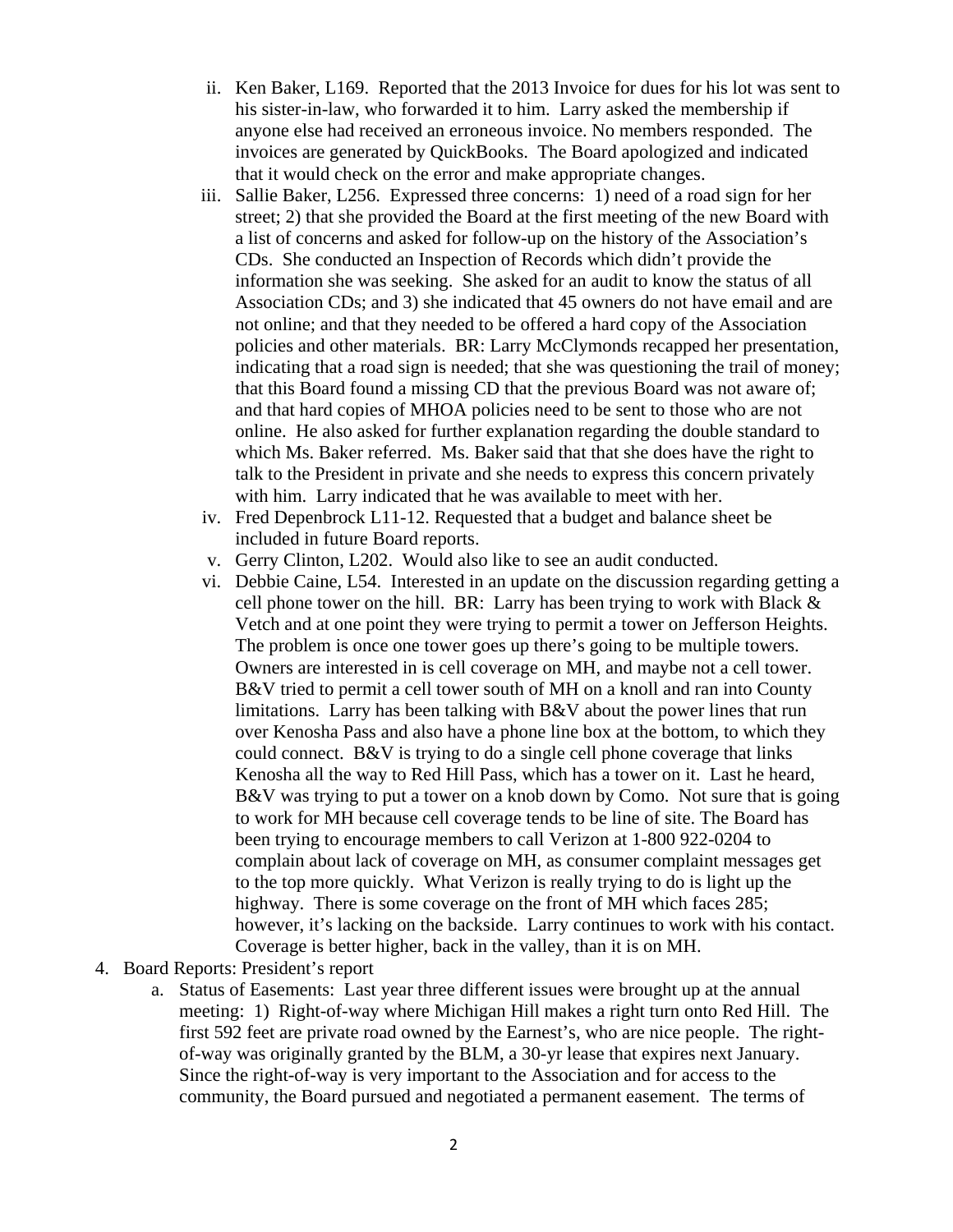easement require membership approval and include: a permanent easement on north edge of the Earnest property with the MHOA responsible for road maintenance and signage, including chevrons, which the Association has done historically. Cost of the permanent easement is \$21,500, paid in five annual payments of \$4300 starting August 1, 2013. At end of payments the Association will own a permanent easement. Rationale: If MHOA had to buy a lot and put a road on it, the cost would greatly exceed that paid for this permanent easement. MHOA will need to make sure that its general liability coverage extends to this newly negotiated easement. The Board tried to keep it simple, clean and fair. The Board called for membership questions. Fred Depenbrock, L11-12: How would the 5-year payments be made if the Earnest's sell their property? BR: Those issues have been or will be addressed with the attorney when the agreement is written. The board will make sure that there is proper language to cover current owners or successors. Larry Caine, L54: Can the association afford this cost out of retained earnings? Will there be debt involved? BR: The Association can afford this with money in the bank and the payments are spread out over four years. Herb Sanford, L 26: Normally a road is used for a certain length of time and the ownership is determined by that, isn't it (referring to adverse possession), providing a Como example? BR: No, actually this is an expiring right-of-way that the BLM granted to the Association. The Board did explore every one of the other options mentioned. We could abandon it and they could put rocks at the end of the road to close access. We did investigate with the County about safety and there were some issues. There is a case in Bailey that went to court where someone tried to close the road off and it spent two years in litigation. The Board thinks that being good neighbors is the right thing to do and the Earnest's are working with us, making this a win-win for everyone. This right-of-way will no longer be an issue for the Association in the future. A call was made by membership for a motion to accept the agreement as stated and proceed to finalize the agreement. The motion to accept was made by Harry Teff L168; and seconded by Traci Bailey L248. Larry restated the motion and called for a vote. The motion was passed with 73 properties for and 1 against.

b. Augmentation Pond: The Association has had a right-of-way from the pond to main road since 1981 and the road has been in existence and in use for over 100 years. The road veers off of the original 1981 right of way because of beaver activity over the last 100 years, so a portion of the road isn't quite in the right place. The Association does have the option to claim adverse possession through the courts at some cost and make that road an open right of way. The Board sent letters to the two owners of the property that impact access: to the 74 ranch who owns the majority of it; and to the second owners who live in Bailey. The Board followed up and the owners in Bailey who were a bit upset because they would have liked to have received a phone call instead of a letter. The 74 Ranch letter went to Susan Anschutz-Rogers and her attorneys. The attorney responded that they don't do easements across their property and that they did not think the road was on their property. Larry has been working diligently to open up communication with Susan Anschutz-Rogers and her attorney. They are looking at it fairly favorably. MHOA still has the ability to use the road and is working to get a mutual understanding in place with the 74 Ranch, which owns the largest section of the road not on the right-of-way. The goal is to find a happy medium to avoid going to court and to avoid the \$12-16,000 it would take to go to court (\$6,000-8,000 for each court case). Ms. Anschutz-Rogers grew up here and rode horses on Michigan Hill and understands how complex that little piece of land is on that corner. Ken Baker, L169: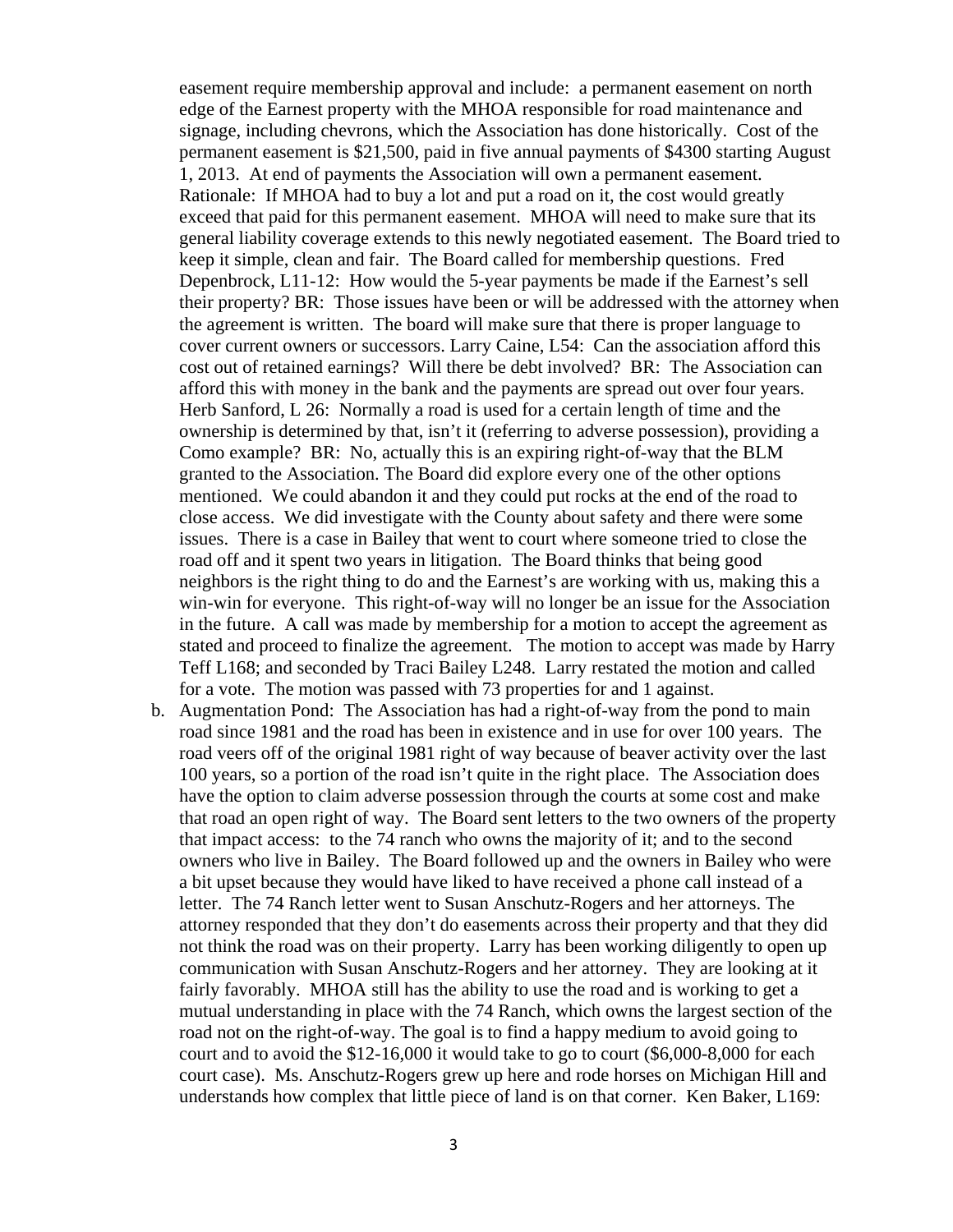what if we were to abandon the pond? BR: The wells are permitted by the County and by the State. That pond is an integral part and what gives MHOA permission to have all the wells on Michigan Hill. That pond is the reason that the MIHA files reports with the District Water Commissioner and releases water from the pond according to the reported water used by the Hill for residential use. If this is not done, the well permits can be cancelled and owners are without wells. Fred Depenbrock, L11-12: 74 Ranch has the fences on the north side of the road. Also, MHOA needs to have a way to get access to the weir that gets water from Michigan Creek down to the pond. The property MHOA crosses to get access to the weir belongs to Mr. Burrows, as does the weir area. Mr. Burrows will give MHOA access to the weir and the canal that goes from the weir to the pond once the right of way is established to the pond. BR: That's what started these activities. The MHOA was giving Mr. Burrows access so that he could have access to his road along with Carol Hack. MHOA is working together with these folks, peacefully having conversations and taking this forward; and making sure that good neighbors prevail. Helen Baker, L169: Met the people who own the lot from Bailey and they stated that she could walk across it any time. The only thing the Bailey owners were interested in is maybe getting to fish in the pond once in a while. They're very nice people. BR: Larry thanked her for that information and stated that he found they were nice people as well. He's still trying to get on the right side of that conversation.

c. Outlot E. The vote at last year's meeting affirmed that the Association needs to maintain its land, which includes Outlot E. Location of Outlot E: association property from Clinton's (L202) over to Sallie Baker's (L256), the Association has an outlot that is 150 feet wide that exists outside the old fence there. Back when the ranch was sold in 1986, there was an existing fence. In 1989 when the Ranch was surveyed, the Ranch approached the Association offering to go half and half on the costs of the new fence since Colorado is a fence-out state. The Association was relatively new then and said no. The ranch paid to put a lot of fencing in and tied into an existing piece of fence. Sallie's property (L256) saddles that old fence. One can still see some of the old cedar fence posts. Tying into the old fence resulted in 8-9 acres of Association property being on the Ranch side of the fence. The Board has been working to establish a relationship with the Carrington Ranch. Recently Larry had a sit down meeting with Abby Carrington, owner of the Ranch. He learned a lot of things about how MHOA can be a better neighbor, like having a waste cage when there is construction on MH because cows die when they eat plastic blown over by the wind. The ranch has been using that 8-9 acres since 1989. The Ranch is interested in approximately 16 acres on one side of the burn pit that has tall grass. If the Association were to put in a new fence with a gate, it would help the Ranch put cows back when they wander into that burn pit area. If the Association gave the Ranch a long term lease on those 16 acres, then the Ranch would be willing to provide the legal documentation that formally gives the Association back the 8-9 acres the Carrington's have been using since 1989. Fred Depenbrock, L11-12: Was hoping that MHOA could make a deal that avoids re-fencing costs for all; and this is a good outcome. BR: Think about the people that border this area. Sallie gets cows right next to their house. If the MHOA were to put the fence where it belongs, it would provide a buffer and make it available for lot owners' access/walks. The ranch has a need to maintain the fence for the safety of the cows, people and liability, especially when young calves are present. Sometimes get a calf gets on the MH side of the fence. MH is trying to start a good neighbor policy – the Ranch has a lot of good friends up here. MH will need to do some fence construction at the burn pit. The Board has been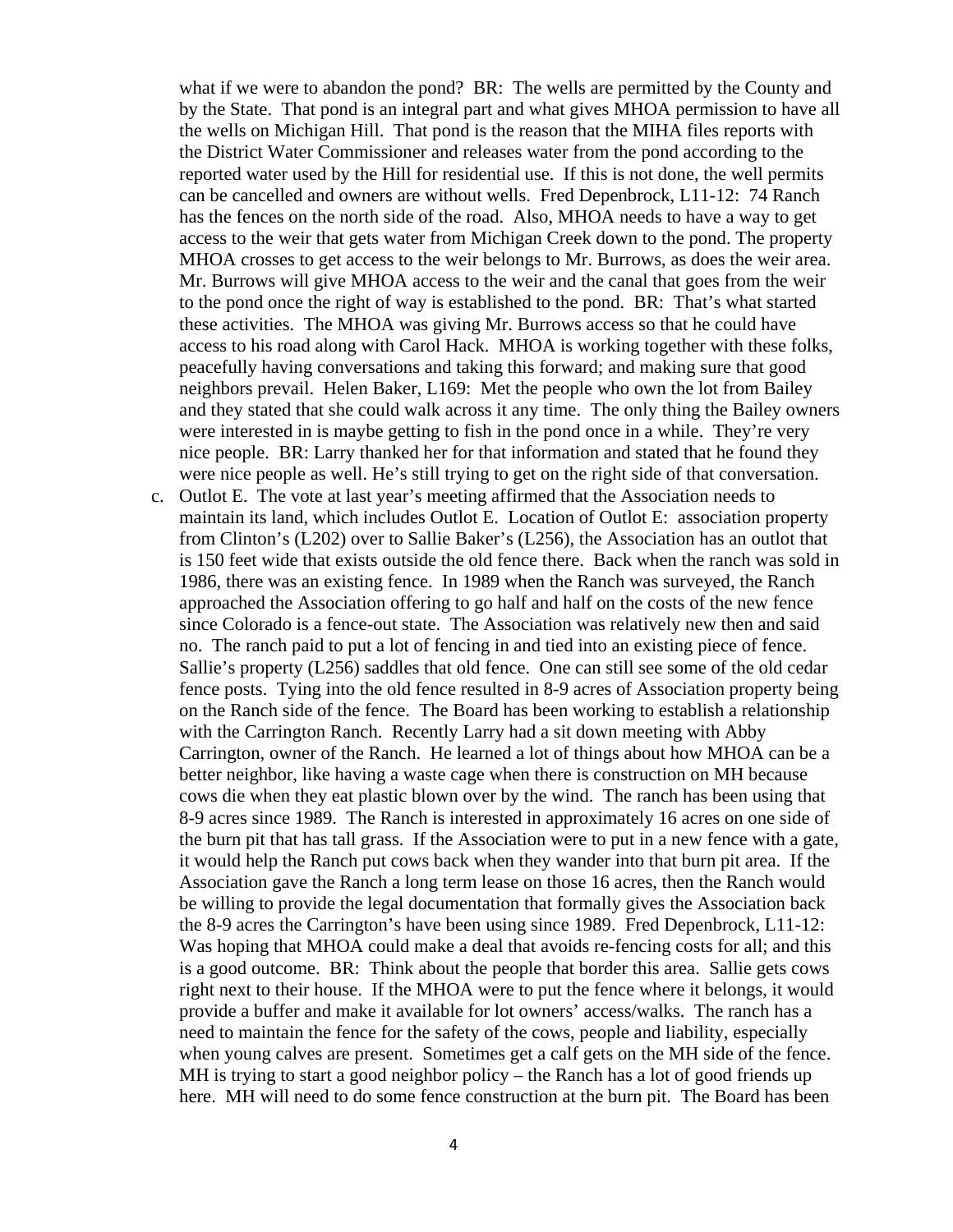pricing fencing at both locations (burn pit and fencing by Sallie Baker's). Ken Baker, L 169: This was brought up years ago to the Board and a land swap was suggested and it was shot down by the board at that time because MH land was too valuable. BR: That wasn't the same thing. At that time it was a trade of 40 acres, including a transfer of ownership. This is not a transfer of ownership. It is a land use swap. MHOA is not transferring any property. We're going to maintain ownership of current properties and let the Ranch use some other property. Ken Backer, L169: Who's paying taxes on the land that they're using that's ours? BR: We are. We're opening this up for discussion so that the membership can give the Board guidance. Sondra Montgomery, L175: Thinks MHOA is moving in the right direction; being good neighbors. Kip Eagan, L 158: Are there any maps available? BR: Has a PDF that can link to documents page and will try to make it available. The map is of MH and Jefferson Heights, when Jefferson RE was selling MH. Can go down to Jefferson Real Estate to get map. (Shows owner hard copy of map). Sallie Baker, L256: This would be a legal issue with me. I have consulted a realtor. When I purchased the property I had a survey done. So Sallie Baker's fence is clearly inside Sallie Baker's property and so it is Sallie Baker's fence. It doesn't matter who owns the easement and whatever you all work out about that, that fence along my property is my property and it is inside those stakes. So even if I were to give up a wedge of 1 foot by about  $7-1/2$  feet, I want the fence to stay where it is. If you all, if MH we all decide to add a fence to enclose the easement, that's MHOA's deal. But the reason I got off this issue is because I immediately saw a conflict of interest and I emailed that to you. I want the fence that's on my property, it's my fence, and it needs to stay right there. And I will hire a lawyer if I have to do anything. So I tried to be a good neighbor too. BR: The Board thought that if the Ranch went after adverse possession that you would lose part of yours, and that's why it suggested that you should talk with your title company and see what the title insurance company thinks because you could get a very big friend out of that for you if they did their work correctly. The only thing the Board would suggest if MHOA does change and put a fence up there is that MHOA doesn't permit barbed wire fence on the hill so you might have to take a look at how that conflicts with the rules, covenants and bylaws. Sallie Baker, L256: We would need to check into that, but since it was there when I purchased it, I think the laws are… BR: I (Larry) tore out about 800 feet of barbed wire fence across the center of my property when I bought mine because I chose to and now I have a lot more elk that are now coming down through my property. It's up to you – I get that. Sallie Baker, L256: Any internal fence I have. You know I did check with Traci immediately about that, and I've actually removed all that wire that was not barbed wire and gave it to the Carringtons. Robin Rohr, L231: I think the good neighbor idea is a great idea. If MHOA is leasing to them and someone got hurt, what's MHOA's liability? BR: MHOA would have to make sure that the Ranch covered that; that the lease would need to cover what the Ranch would be responsible for on that property. The MHOA attorney would take a look at all that and try to do everything MHOA can to protect itself. MH does carry a pretty good liability coverage policy. Robin Rohr, L231: So how does MHOA move forward on this? BR: Larry needs to continue the conversations. These are things that will not happen overnight. The Ranch feels that MH has not been a good neighbor and I (Larry) tend to agree with them. I told them that we were having a meeting; this was a week ago, and that I would bring this up to the association. The next step is saying here's what MH is willing to do and sit down and come up with some more specifics and go from there. Larry asked the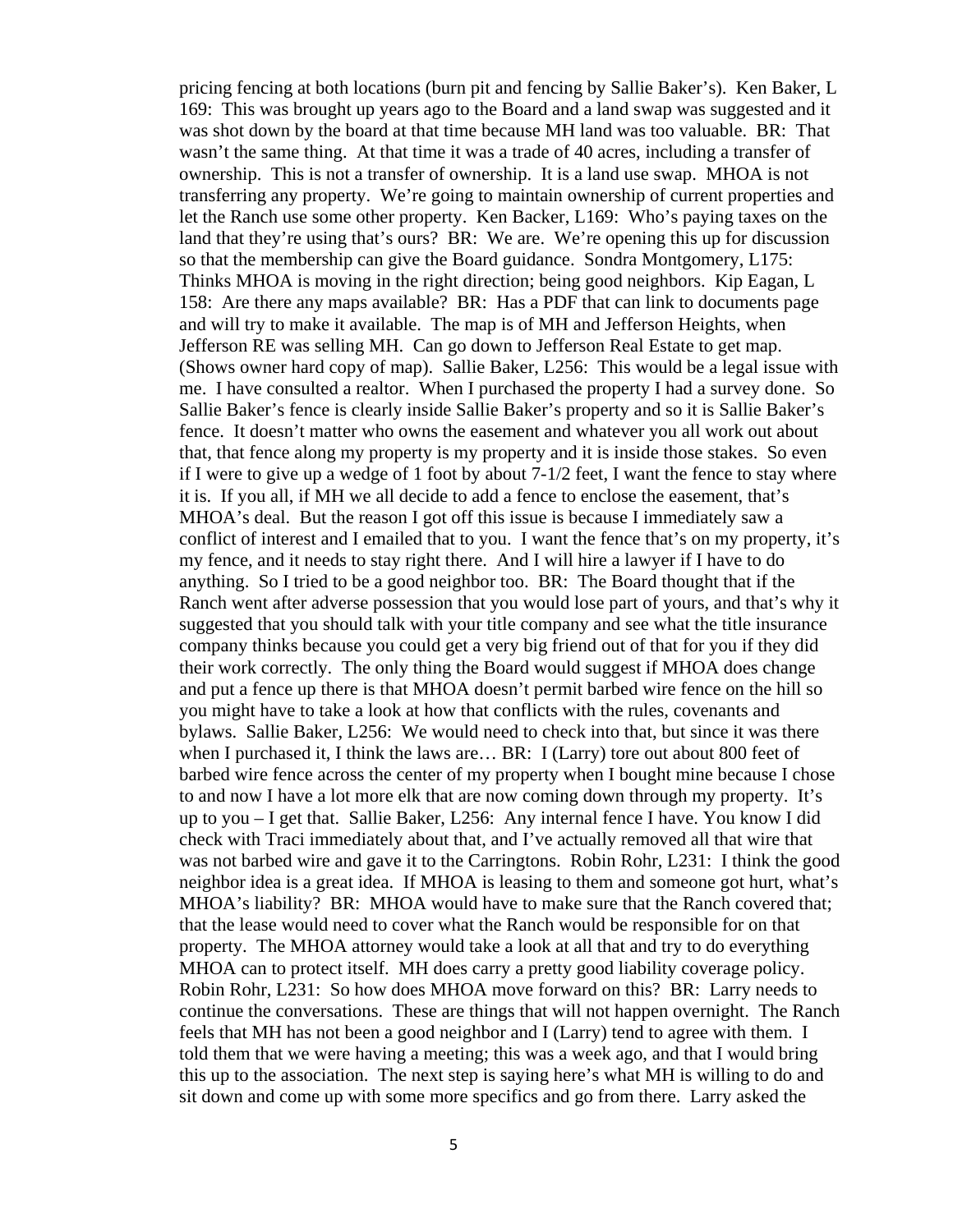membership is this was okay and if he could move forward from here. The membership voiced consent with no nays voiced.

d. Reserve Study: Part of policy to get MHOA in compliance with CCIOA was to get a baseline Reserve Study. A baseline reserve study includes all the assets that wear out and helps to plan for replacement when they do wear out. The MH assets that have been identified include the road grader, the augmentation pond valve, the water hand pump in front of the bulletin board, and reserve money for a harsh winter if additional money is needed to keep the roads open. The grader has a useful life of 40 years, and in talking with people, MH has about 20 years left on the grader of useful life at the outside. It's in great shape and is being maintained well. Several people have looked at it and have had some difference of opinion. The Board looked at the future cost of a used grader and set a value. It did the same thing with the augmentation pond drain valve. The augmentation pond has been there for 30 years and will probably need to be replaced in about 10 years. To replace it, the pond would need to be drained, and a cat walk run out over top to enable the screw to be run up and down; it would be easier to access and protect it a little better. MH could also put the measurements on the catwalk for the annual water reporting. A value/cost of \$10-15,000 has been identified to get that replaced. The hand well pump is still used frequently by owners filling 5-10 gallon jugs for use. It's still an asset and still required. The roads are maintained every year. The culverts are generally replaced with money from the emergency fund on an asneeded basis, such as the one down by the beaver ponds. \$7,000 has been allocated for gravel for the roads. Currently the Association has no fencing that is maintained by MHOA, and will consider such costs as they arise. Currently the reserve is \$41,000. In some instances the Reserve is underfunded; however, because the first replacement needs are at ten years instead of two years, MHOA is in good shape and can put about \$3,000 per year over the next couple of years to fund the reserve. Fred Depenbrock, L11-12: Expressed that his experience with other boards is that the individuals who did the reserve studies were not the sitting board. BR: The Board can see if someone is willing to volunteer or the Board can hire this out. The Board asked for further clarification. Fred Depenbrock, L11-12: Responded that it may be the law; and that it's important to get some sort of independent estimate, not only for the physical assets but for the financial assets. BR: The Board indicated a difference between asset and financial reserves; and that financial reserves would be addressed during the financial report part of the agenda. Ralph Dierdorff L8: Asked if the reserve study was posted on the website? BR: Not yet. It needed to be presented at this meeting first as MHOA does fall under CCIOA. The Board is trying to save as much money as possible because it is planning for potential attorney fees regarding easement issues. It spent a lot on the homeowner's attorney to develop policies. If the suggestion is to get someone to independently do this, the Board would welcome that. The cost could be upward of \$5,000. Those are things that MH can do; however, we have to decide how we want to spend our money. Helen Baker, L169: Commented about gravel needed for the roads and that there's a lot of gravel for the roads laying in the ditch. If MH needs gravel, can that gravel be put back on the road? BR: MHOA is attempting to do just that. Typically, what a lot of places do is plow before the snow falls and put the gravel to the side, pulling it back up in the spring. A lot of the gravel has been plowed off because of the snow plowing – it happens. The Board can have those plowing set their feet up a little higher. The Board is looking at that. The possibility of putting together a volunteer group to support review of this study was proposed and volunteered solicited.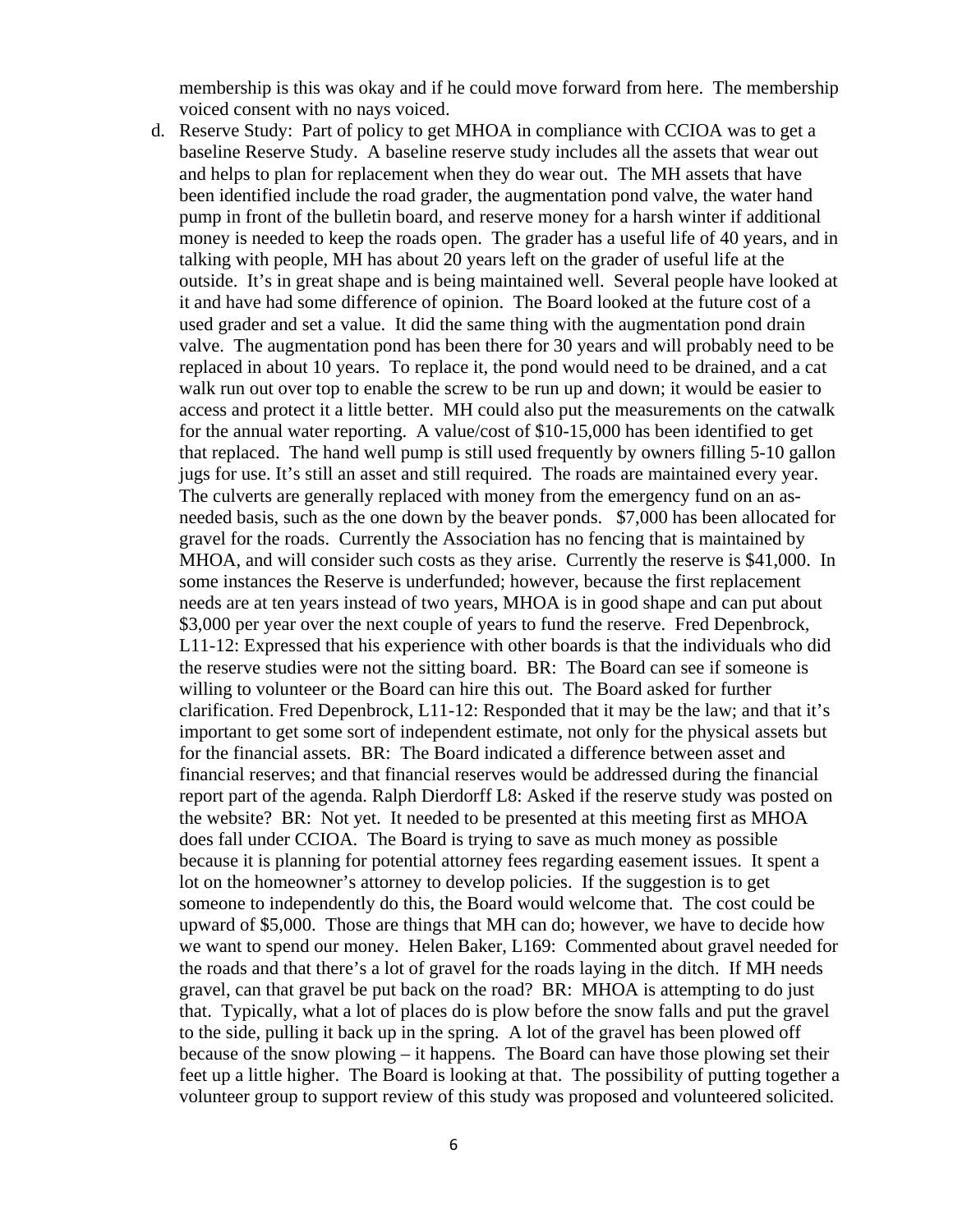In addition the membership was asked their thoughts about getting an independent group to pursue the reserve study. Andy Bailey, L248: Thought the assessment was good. Thought that the Board could have a review of the numbers, but didn't think that MHOA has enough assets to warrant that type of cost. Terry O'Neill, L246: From his review of CCIOA, he suggested that MHOA is very minimally concerned with assets and reserve allocations. He suggested that the Board has done a pretty extensive analysis of assets and that it would be a waste of money when the Board was able to do an adequate study at no cost. BR: Would be happy to have Fred take a look at this and offer some advice. The study can always be modified and improved. Asked for a motion for approval and will continue to keep getting. Sondra Montgomery, L175: Made a motion to approve the reserve study as stated. Harry Teff L168 seconded the motion. A vote was called and the motion was approved with no dissenting voices.

e. Survey conducted with collection of dues. A survey was conducted at the same time dues invoices were delivered to owners. One of the issues address was trailer usage on MH and those policies/covenants governing use. Current MHOA conflicts: 1) use of trailers on improved lots; 2) what's considered an improved lot; and 3) trailers on lots which are on their third building permit with no building activity. 74 responses were received to the survey. 24 said trailer time should not be extended on MH; 50 said yes, it should be extended. A majority of the 50 said a lot owner should be able to take a trailer up for the summer and then take it down at the end of summer. A key question is whether or not the MHOA should extend trailer usage for more than just weekends (i.e., single use pull in/pull out). Options considered: a permitting system where a fee of \$100 is paid to process someone parking their trailer from Memorial Day through Labor Day. If it's not pulled off by a certain date, through the permit the owner agrees to some sort of fine per week after Labor Day to make it prohibitative so that the unimproved lot doesn't become a mountain storage lot. Looking for guidance. Ken Baker, L169: Suggested that Indian Mountain has a summer only trailer deal and didn't see anything wrong with Memorial Day through Labor Day, with a penalty if it's not removed by the end date. He stated that owners shouldn't be charged \$100 to put a trailer on their own property. He agreed that if owners didn't remove it by Labor Day that they should be subject to towing costs. Also, he suggested that hunters should have a permit for a trailer on the lot during hunting season. Permits should be specific with start/end dates. BR: Stated that the reason for fee is to help compensate folks who are tracking this rather than adding to their volunteer time. MHOA will need to pay an attorney to come up with a contract and someone will need to monitor trailer usage and removal. Dennis Sherman, L156: Suggested that if the trailers on MH for an extended period of time that MHOA needs to make sure that folks are using portapotties and dumping them appropriately, so as not to spoil the surroundings and be in compliance with county regulations. Ken Baker, L169: There is nothing in the covenants about portapotties. Ralph Dierforff, L8: Asked if the parking restrictions CCRs (part of the covenants)? He stated that covenants need to have 67% vote to change them; therefore to go forward, MHOA would need to have 67% approval. BR: Asked if the membership wanted the Board to pursue some special language to take to the membership for a vote. Ralph Diefdorff, L8: Suggested that MHOA make policy changes instead. Larry Caine, L54: Asked for a point of clarification about how work trailers or snowmobile trailers were addressed by the covenants? He also asked if the trailer cannot be seen by the neighbors or road, if that is permissible. BR: as long as trailers are licensed, they are permitted on improved lots. Still looking for guidance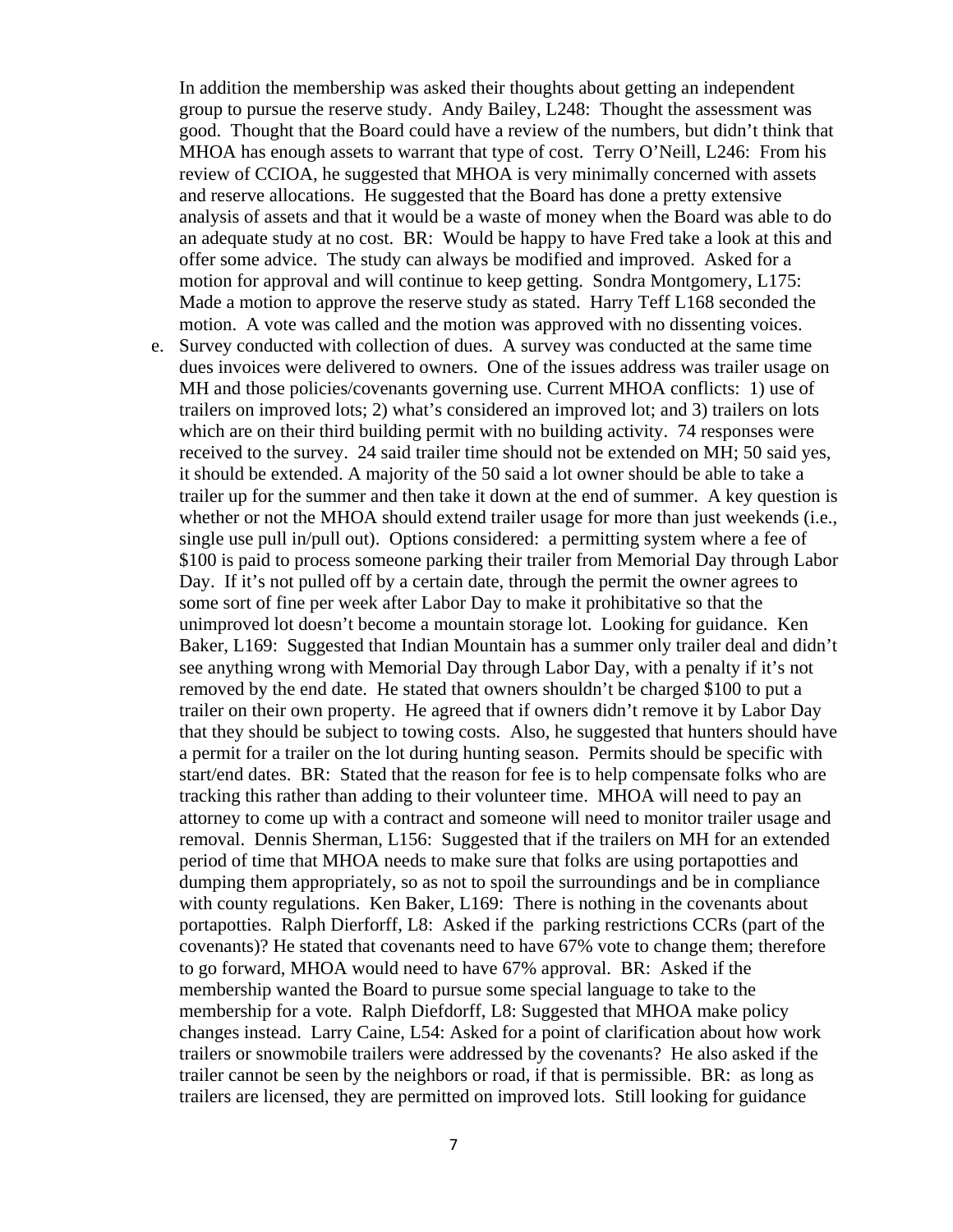based on membership desires. Ralph Dierdorff, L8: suggest leaving as is for now since the Board has enough on its plate. The Board has the authority to deal with concerns as they arrive. If it becomes a bigger issue, then can deal with it later. BR: Asked the membership if the Board should table this item for now. The membership confirmed tabling the matters with no expressed dissent. The Board will move ahead as is. It will provide Covenant enforcement with minor fines of \$100/mo.

- 5. Board Reports: Vice President
	- a. Architectural Control Committee (ACC) approval activities activities: 1 cabin was restained; 1 put in a wind turbine; 1 deck replacement and expansion; 1 mechanical room attached to an existing structure; and 1 deck enlargement. Pending approval on a garage build. Other issues: notices sent out on three trailers: all three were removed. Dog run put into compliance. Letter to homeowner regarding removal of boat from a foundation: no homeowner response to date. Trailer on unimproved lot with permit to expire in 2014 with no building activity: no building plans received as of this date by ACC. Letters to two homeowners regarding water usage for non-household use. In process: unfinished home with trailers and other items stored on property for an extended period of time.
- 6. Board Reports: At-Large
	- a. Augmentation Pond: Annual water report was submitted October  $16<sup>th</sup>$ . Redid and updated the residents well permit list. MHOA incurred a release of water that was criminal and MHOA is filing a report with the Water Commissioner and Sheriff. The water on MH is available for internal use only and for sanitation. The permits do not allow for watering of trees or livestock; they do not allow owners to collect rainwater and reapply that; it does not allow owners to put it on yards. The Board sent out letters to two homeowners who were not playing fair and, if they continue to do so the MHOA will make a report to Garver Brown, the Water Commissioner, because those two violators can put all of the MH well permits in jeopardy. Water is critical to MH. The permits are specific: not supposed to be washing car with water up here. Hot tubs cannot be filled with well water. Suggest that you keep receipts from WaterBoy or other outside water source to verify that source of water, or any other non-permitted use. If filling up at Bailey, take a picture of you filling up your kegs for documentation because you don't get a receipt. This is very important. Don't want to make it an issue. Had some mischief with the augmentation pond. Under a year and a half ago, someone opened the valve and drained the pond. On Memorial Day, someone took a screwdriver or similar tool and wratcheted up the valve screw resulting in the dumping of water out of the pond. MHOA lost 1-2 acres of water before it was caught. The Board is going to modify and lock the valve system and also has more people paying attention to the pond area. Last November there was a small volunteer group that repaired the weir: Paul Montgomery, Terry O'Neill, Steve Johnson and Larry McClymonds. They filled 60 sandbags to repair the leaks while the water level was down. It looks great this spring. Think that the weir is now under control. Fish are on order. Couldn't get the truck in a month ago because of snow drifts in the willows. The beavers clogged up the first culvert, so the board had a grate made for it. Also installed an electric fence controller and wire which is about one inch above the water level in front of the culvert and it seems to keep the beavers away from damming up the culvert. The first culvert got washed out and heavy damaged due to beaver activity and water running over the road. The Board is going to have it pulled out and replaced with a new "used" culvert. Once that work is complete, the pond will be stocked with fish, estimated by the middle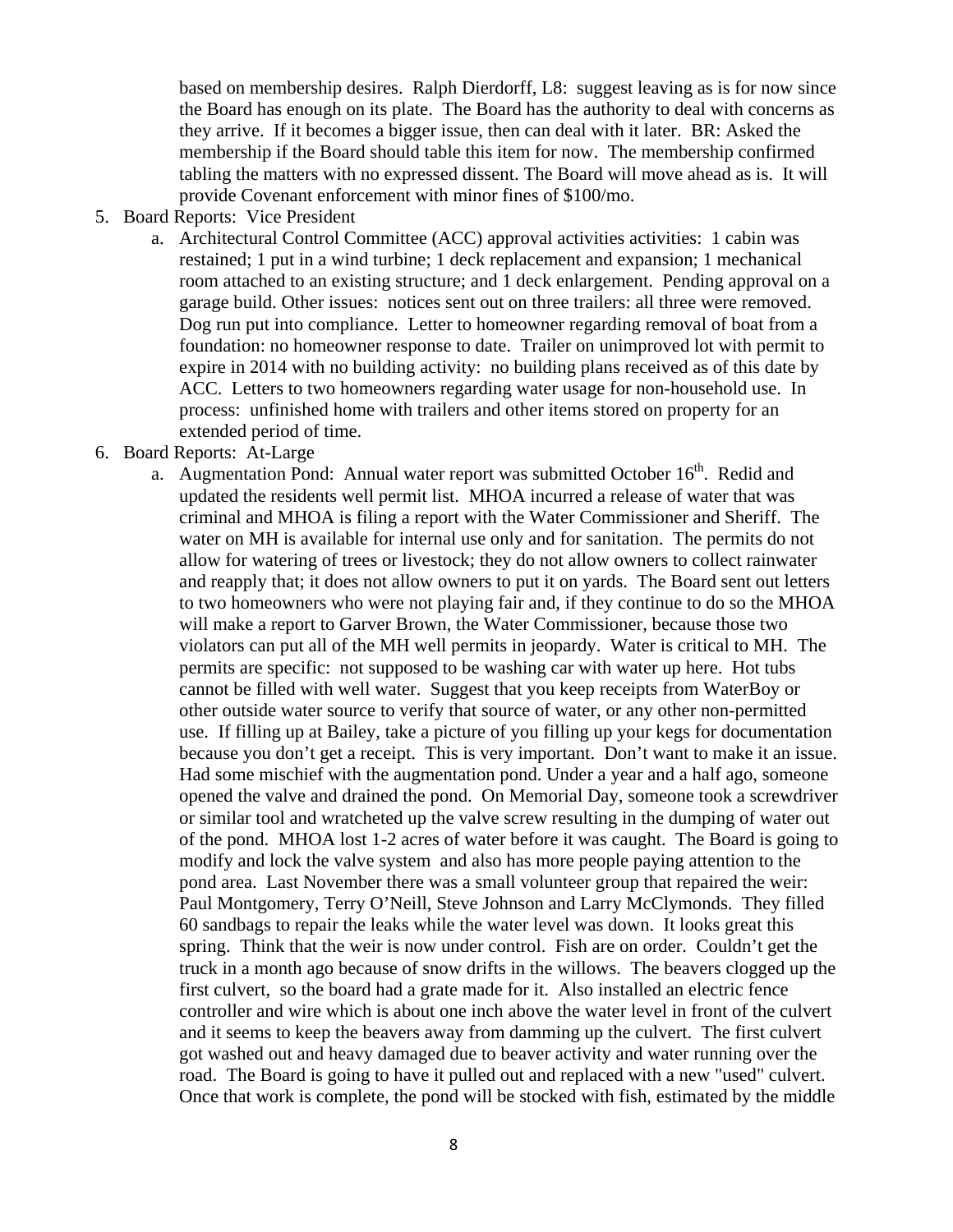of June. MHOA is putting in 4 trophy size fish that are 24 or larger, and the rest are 9- 12 inches. Kids (15 and younger) can keep two; adults are catch and release. If the fish swallows the hook, please cut the line and release the fish. MHOA is putting some grass carp in there to keep the grass down. If a carp is caught and it swallows the hook, please cut the line and throw it back so that it can continue to do its work.

- b. Snow Plowing: Jaimin and crew did a great job this year. Kept the roads open and MHOA is happy with the work he did. He kept good logs and emailed the Board when he was going out. Heard lots of positive things about the roads this winter.
- c. Burn Pit: Have a new and improved burn pit. The berms are 5-6 feet. Thanks to Gerry Clinton for staying on top of the fire chief for the last burn. Talked with the Como fire chief, Jim Lind, and he's very pleased with the pit. MHOA is hoping that it won't go three years before the next burn. The burn pit is for slash only: no construction material or stumps with dirt and rocks; both of which cause considerable hardship in cleaning the burn pit. Please put slash as far back as possible when unloading. The Board has some pictures of the last burn which are spectacular.
- d. Weed Control: A delivery is on order. The company will be driving around going after any Canadian thistle which is observable from the road.
- e. Road grading: The roads are currently being graded and are benefitting from material put down last year. The Board is currently talking to the Flying Horse Ranch. There's a huge pile of material that is very close. Last year the material came from Alma, so half of the cost was just getting it to MH. The Board has had several people look at the pile of material that is available and is trying to determine a price and usability for the roads. If it is usable and will work, it will cut down on transportation costs. A couple of the roads, like Selkirk, could use some work, as well as Glacier and down on Ohler Ct. The Board worked with the insurance company to clarify liability insurance coverage and it has been determined that MHOA can hire an experienced grader and use the Association equipment and not require additional insurance. It has hired a County grader who is very experienced. Larry Caine L54: Can the contact information be made available to homeowners for them to purchase rock? Homeowners should check with Steve for rock for driveways. Will need to be kept separate from MHOA. Steve will need names and addresses, and contact information. Kip Eagan, L158: Hopes that the material that MHOA is looking at has good clay in it because road base is far superior. BR: The Board is taking that into consideration as well as the composition of the current roads. That's part of the ongoing determination.
- 7. Board Reports: Treasurer
	- a. MHOA has a balance of \$93,023.39 in the bank in Fairplay. The CD that was in TX has been brought back to Colorado. There was a cost of \$29 to close it out and it is now in Fairplay. The CD that no one had information on was closed out and has been moved to the bank in Fairplay: it was just under \$3,000. The Board found a CD in Denver in the amount of \$6,577.88. It is still in Denver and the Board is the signee on it. It will stay in Denver until maturity, at which time the Board will move it up to Fairplay. Checking has a little over \$10,000. The CD in Colorado State Bank & Trust (\$6,577.88); Savings: \$75,826.61.
	- b. Budget: (handout) 2010-2012 actual, and year to date for 2013, plus the budget for 2013. Expenses were \$10,149.38. The budget was put together in January and forecast a \$380 surplus. \$10,000 was put into attorney's fees. The membership voted to approve a \$4300 payment for the permanent easement that is not in this budget. The budget shows how the Board is going to spend money on behalf of the association.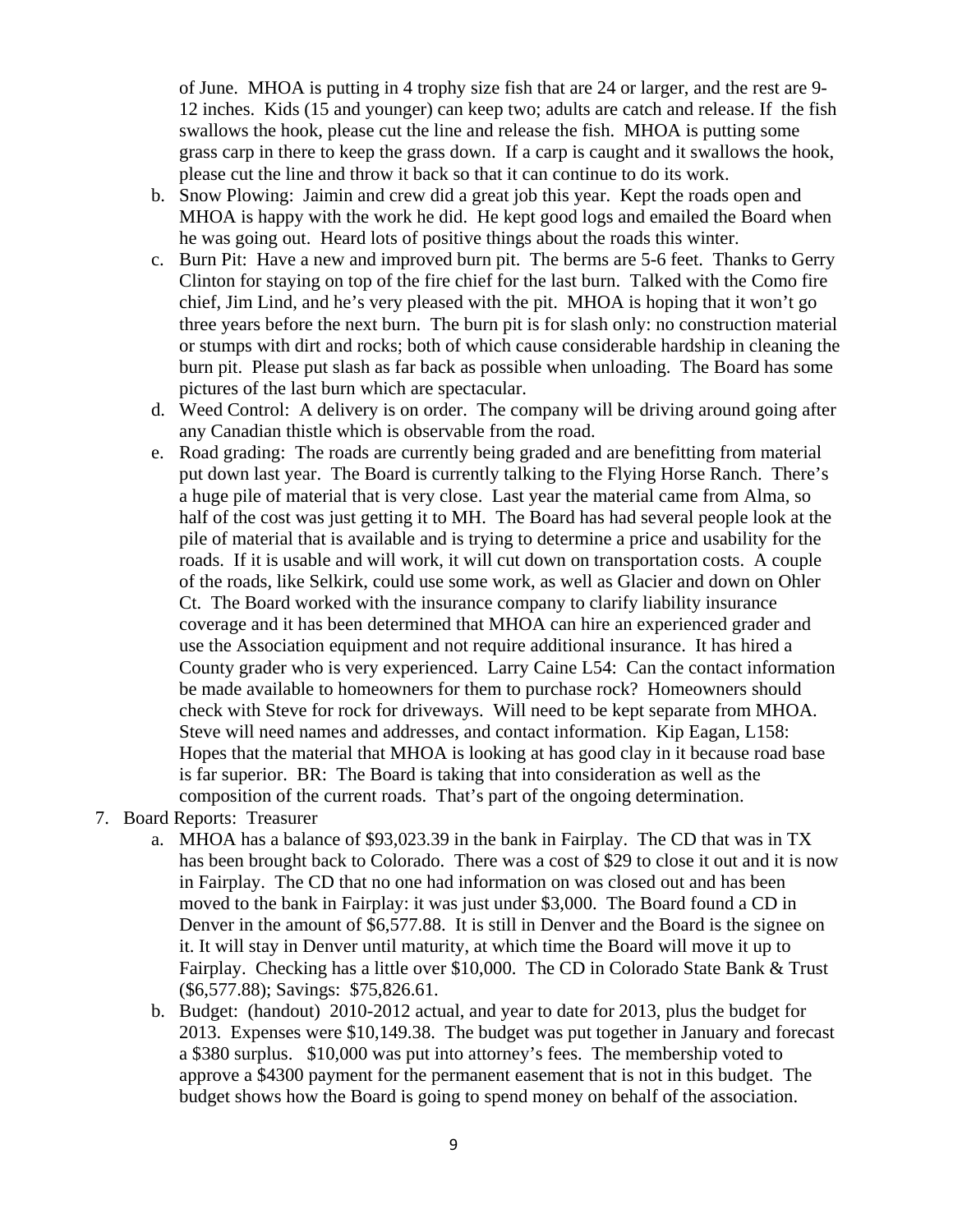There are still fall expenses that need to come out of this budget. Ralph Dierdorff, L8: Asked if the reserve accounts are in CDs? BR: Not yet. The operating budget is \$47,250. MHOA would not gain much by locking the money up in a CD at this time, so the money is sitting in a savings account. Until the Board has a better sense of upcoming expenses, it has chosen to stay a bit more liquid. We are getting interest on savings. Debbie Caine, L54: Reiterated the earlier request that the Treasurer's Report include a Balance Sheet in the future. Larry asked for a motion if the discussion was complete. Debbie Caine, L54, moved to approve budget as presented. Seconded by Kip Eagan, L158. Vote called. Motioned passed with no dissenting vote.

- c. Dues: There are 15 lots which haven't paid and are past due; and there are two that are going to collections because they are over one year past due. Owners get a past due notification at 30 days, 60 days; and a certified letter at 6 months, at which time a lien goes on the property. The ones that are going on two years will be turned over to a collection agency and there's a process that goes with that. The amount of dues outstanding is \$3,300. Of the 15, there are only two that are longer than this year. Some owners will see a \$3 charge on their invoice next year because their payment was received after the dues deadline this year. This is all in compliance with the new policies and CCIOA.
- 8. Election: Three board member positions are open. Dennis and Larry still have one year left on their terms. Steve and Blenda's terms are complete this year. Individuals may be nominated for the Board. Positions are assigned by the board at the first meeting following the election.
	- a. Blenda Crawford nominated. On MH for 11 years and associated with three properties. Teaches graduate courses at Regis; and received her PhD in Human Communication from DU, and her MBA from the Daniels College at DU. Nominated by Larry McClymonds. Talked with her previously and she has accepted the nomination.
	- b. Steve Johnson nominated. Did a great job in picking up the treasurer's position and making sure the checks go out on time. Works well with the MHOA's wonderful bookkeeper who's doing a terrific job keeping track of the pennies – Judy Pecora. Thank you Judy for the great bookkeeping work. Nominated by Larry McClymonds. Steve accepted the nomination.
	- c. Floor opened for nominations. The Board indicated that there is lots of work available for lots of people. The Board also indicated That one person indicated interest in serving through the survey; however, was not present so the Board didn't know if they would accept the nomination.
	- d. Paul Montgomery nominated by Steve Johnson. Had no expectation of a nomination when he attended. The Board is important and wouldn't ask anyone else to do anything he wouldn't do. Bought property in 2007, year of the big winter. Retired from law enforcement. Wife, Sondra, is a retired insurance agent. Accepted the nomination.
	- e. Herb Sanford nominated by Sallie Baker. Herb thanked Sallie, but declined the nomination.
	- f. A motion was made (Ralph Dierforff, L8) to close nominations, which was accepted. Since the number of nominees equaled the number of positions open, a motion was made by Sallie Baker L256 that the nominees be accepted by acclamation, which was seconded by Harry Teff, L168. A vote was called. There was a show of hands. The acclamation of nominees was unanimous.
- 9. New Business:
	- a. One new homeowner wanted the contact information for a neighbor. With current privacy laws, the Board is hesitant. Karla Eagan, L158. Belongs to an organization